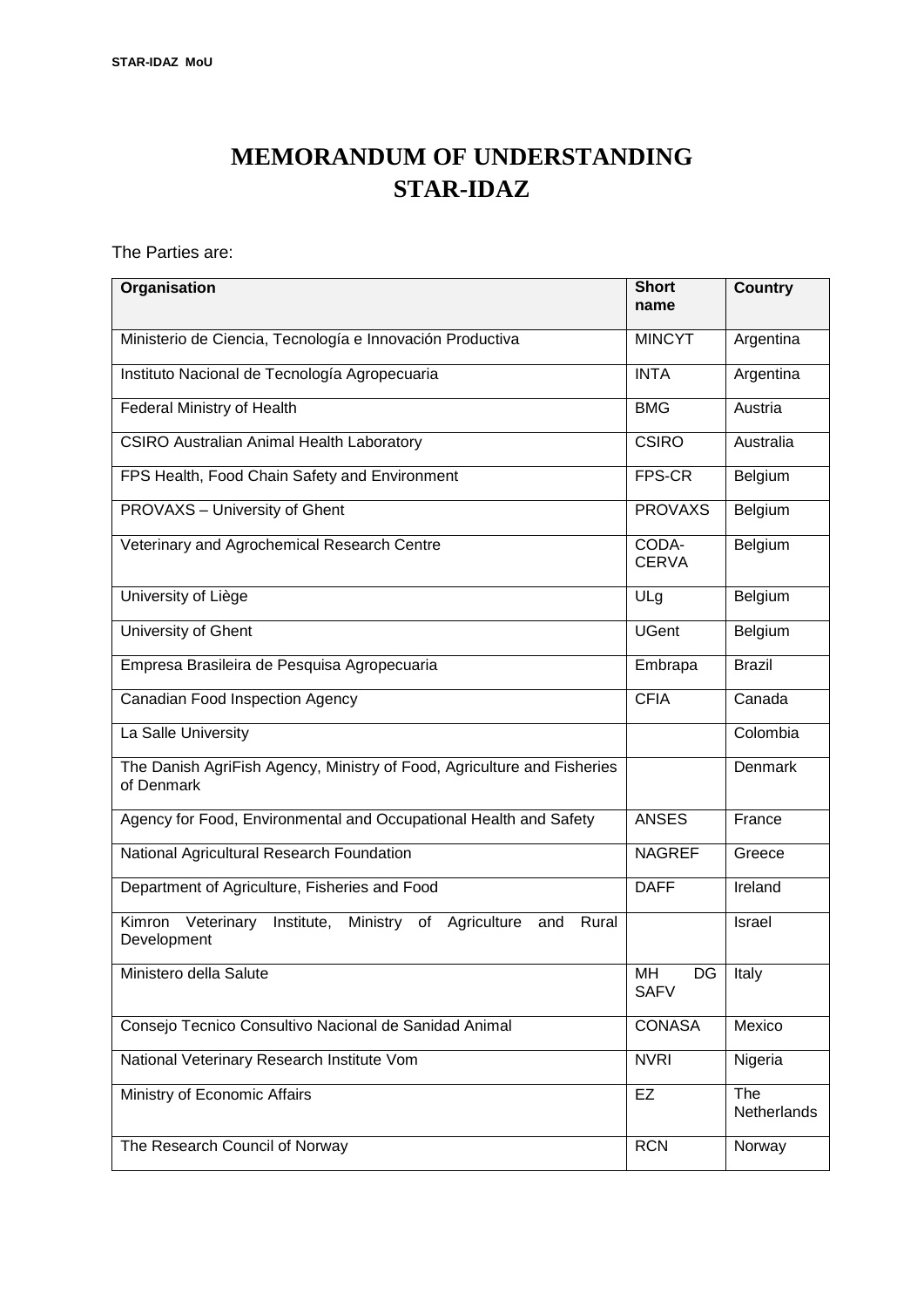| Moscow State Academy of Veterinary Medecine and Biotechnologies<br>Named After K.I. Skryabin | MGAVM&B                                     | Russian<br>Federation        |
|----------------------------------------------------------------------------------------------|---------------------------------------------|------------------------------|
| International<br>Centre for Innovations in Science, Technology and<br>Education              | <b>ICISTE</b>                               | <b>Russian</b><br>Federation |
| Instituto Nacional de Investigacion y Tecnologia Agraria y Alimentaria                       | <b>INIA</b>                                 | Spain                        |
| Ministry of Agriculture, Animal Industry and Fisheries                                       |                                             | Uganda                       |
| Secretary of State for Environment, Food and Rural Affairs                                   | Defra                                       | United<br>Kingdom            |
| Biotechnology and Biological Sciences Research Council                                       | <b>BBSRC</b>                                | United<br>Kingdom            |
| United States Department of Agriculture – Agricultural Research Service                      | <b>USDA</b><br>$\blacksquare$<br><b>ARS</b> | United<br><b>States</b>      |
| Zoetis                                                                                       | Zoetis                                      |                              |
| International Livestock Research Institute                                                   | <b>ILRI</b>                                 |                              |
| Food and Agriculture Organization of the United Nations                                      | <b>FAO</b>                                  |                              |

## **1. Background**

STAR-IDAZ (Global Strategic Alliances for the Coordination of Research on the Major Infectious Diseases of Animals and Zoonoses) is a global network of animal disease research funders and programme owners established to improve coordination of research activities on the major infectious diseases of livestock and zoonoses so as to hasten the delivery of improved control methods.

The network represents the transformation of the EU-financed STAR-IDAZ Coordination and Support Action project into a self-sustainable network of interested partners.

The scope of STAR-IDAZ includes co-ordination of research relevant to emerging and major infectious diseases of livestock, including aquatic animals and managed bees, and those infections of livestock that may carry the risk of disease threat to human health. Diseases of wildlife will also be considered where they are identified as reservoirs of infection with emerging and major infectious diseases of humans or production animals

This Memorandum facilitates a coordinated approach to the relationship between the Parties (normally animal health research programme owners and funders and related global bodies) within STAR-IDAZ.

## **2. Aims of the Memorandum and Membership of STAR-IDAZ**

- 2.1. This Memorandum establishes the responsibilities of the Parties and the general principles for their cooperation.
- 2.2. This MOU is intended to set out principles and guidelines to be followed by the Partners in discussing and establishing collaborative initiatives and not itself to set out terms and conditions governing specific collaborative research initiatives. **It is understood that all research or research related agreements and legal obligations between any parties shall be conducted under a separate agreement negotiated between the parties.**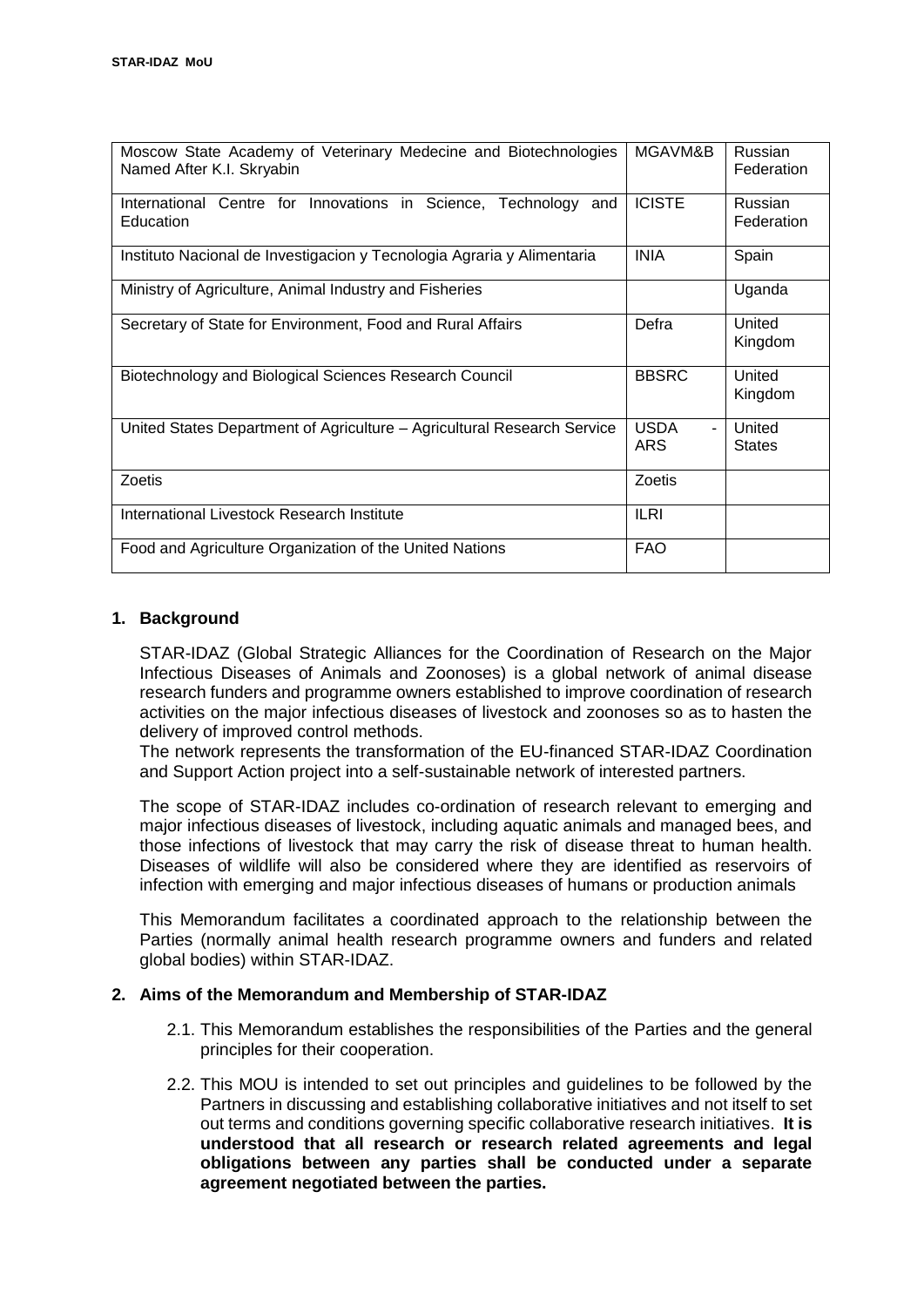- 2.3. This Memorandum is not intended to create a binding legal obligation between the Parties.
- 2.4. Any organisation that funds and/or manages a programme of research on infectious diseases of animals and zoonoses and shares the objectives STAR-IDAZ may become a member.
- 2.5. Cooperation under this MOU may commence from the date of signature. This MOU may be modified or extended by a mutual determination of all Parties in writing.
- 2.6. Any Party may discontinue its participation under the MOU at any time. A Party should endeavour to give the other Parties at least 90 calendar days' notice in writing of its intention to end its cooperation under this MOU
- 2.7. The Parties do not intend that the termination of this MOU will affect any Agreement entered into in respect to any collaborative Research Initiative made pursuant to paragraph 2.2 above.

#### **3. Principles of working together**

The Parties will work closely based on common principles.

- 3.1 The Parties each recognise the independence and remit of the other Parties, but will seek to collaborate and cooperate in the achievement of their shared and respective objectives on Infectious Diseases of Animals and Zoonoses Research.
- 3.2 The Parties will operate transparently while undertaking their responsibilities in good faith.
- 3.3 The Parties will involve and work with each other, in good faith, in areas of shared interest or concern, with other relevant delivery partners included where the Parties agree that this would be appropriate.
- 3.4 The Parties will use reasonable endeavours to keep each other informed of any data, research, collected information or other work or development that might influence the decisions or activities of the Parties, to the fullest extent possible, taking account of their respective obligations under their national regulations and law.
- 3.5 The Parties acknowledge that issues relating to confidentiality will be dealt with in separate confidentiality agreements among them before confidential information will be exchanged.
- 3.6 Each Party undertakes to take part, in a manner of good faith, in the efficient implementation of the activities of STAR-IDAZ.
- 3.7 Each Party undertakes to ensure that its representatives shall be of sufficient calibre and have sufficient expertise to perform the duties required of them in the Memorandum.
- 3.8 Each Party shall bear its own costs in connection with its involvement in the Activities of STAR-IDAZ and contribute in kind to the running of the group.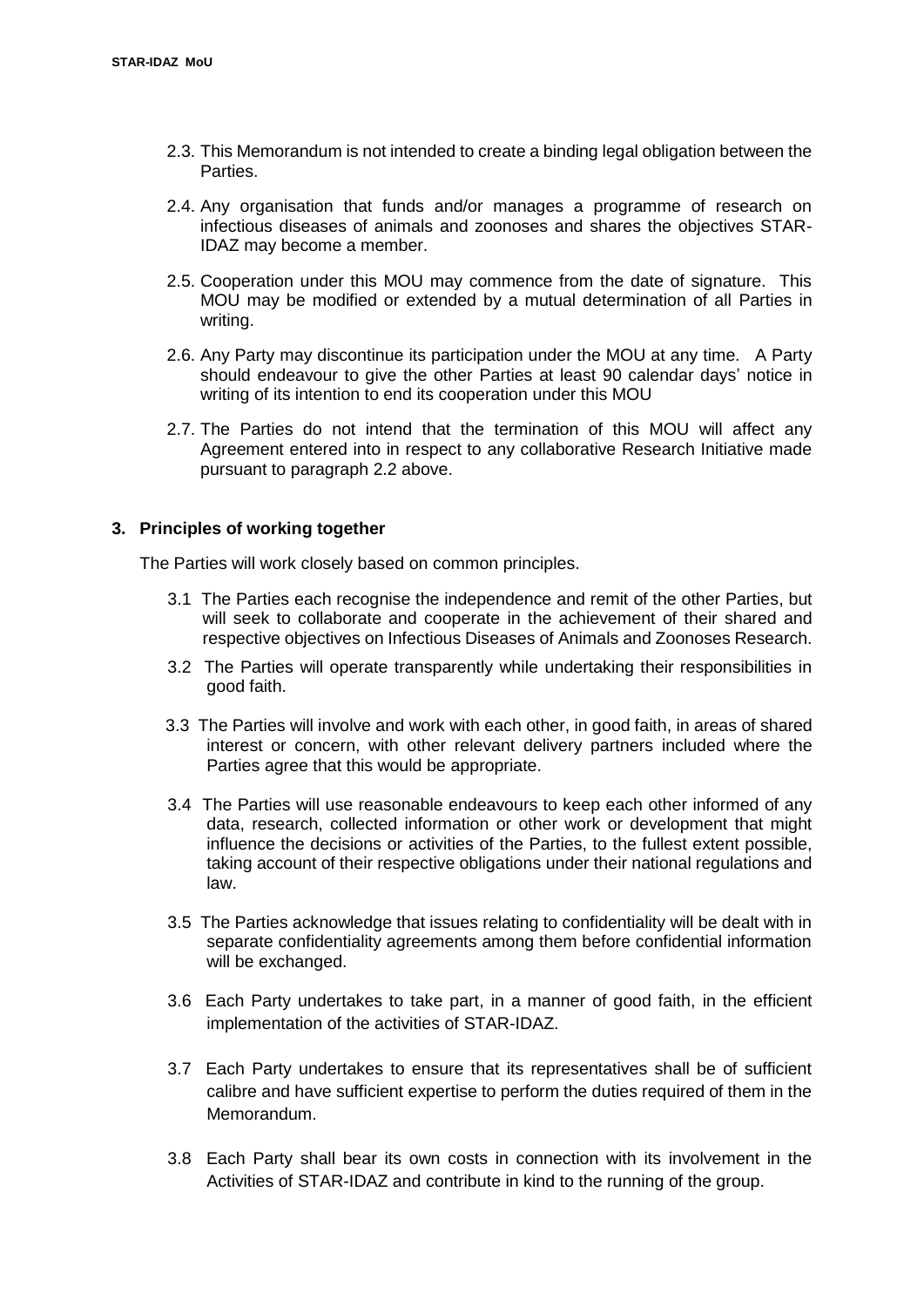- 3.9 Each Party undertakes to perform its tasks under STAR-IDAZ at its own risk.
- 3.10 Each Party shall be solely liable for any loss, damage or injury to third parties.
- 3.11 Each Party undertakes to notify promptly, in accordance with the governance structure of STAR-IDAZ, any significant information, fact, problem or delay likely to affect its involvement in the Activities of STAR-IDAZ.
- 3.12 Each Party shall take reasonable measures to ensure the accuracy of any information or materials it supplies to the other Parties.
- 3.13 Each Party agrees in good faith not to knowingly use any proprietary rights of a third party for which such Party has not acquired the right to grant licences and user rights to the other Parties. For the avoidance of doubt such Party shall, using its best endeavours, acquire the right to grant licences and user rights to the other Parties where it is able to do so.
- 3.14 Through the observation of this Memorandum, all Parties will ensure their respective responsibilities are discharged consistently in keeping with these common principles.
- 3.15 Nothing in this Memorandum shall fetter the statutory rights, powers and duties of any Party or require any Party to act in any way inconsistent with its statutory duties.

#### **4. Methods of joint working**

- 4.1. The Parties will explore further opportunities to expand shared working and reduce duplication of effort. This aspect will be enhanced by exchanging information, collaborating on research, data and evidence gathering at national and local levels, sharing Animal Disease and Zoonoses Research issues and intelligence and pooling expertise and resources.
- 4.2. The relationship will thrive on a policy of transparency and "no surprises" based on pre-notification of mutually agreed significant public or policy announcements relating to Animal Health and Welfare Research issues.
- 4.3. The Parties will endeavour to agree consistent and coordinated messages when working with each other, delivery partners and the public.
- 4.4. The Parties will generate and maintain a powerful joint voice for Animal Disease and Zoonoses Research through collaborative influencing.
- 4.5. The Parties will commit to once yearly meetings (with additional meetings, if required, conducted via teleconferencing or videoconferencing) to review in good faith the shared wider strategic context of the environment in which they operate and actively explore opportunities for the improvement of joint working practices. Members will be requested to volunteer to host annual meetings but in the event where no one has volunteered to host a meeting the Chairperson will be responsible for hosting it.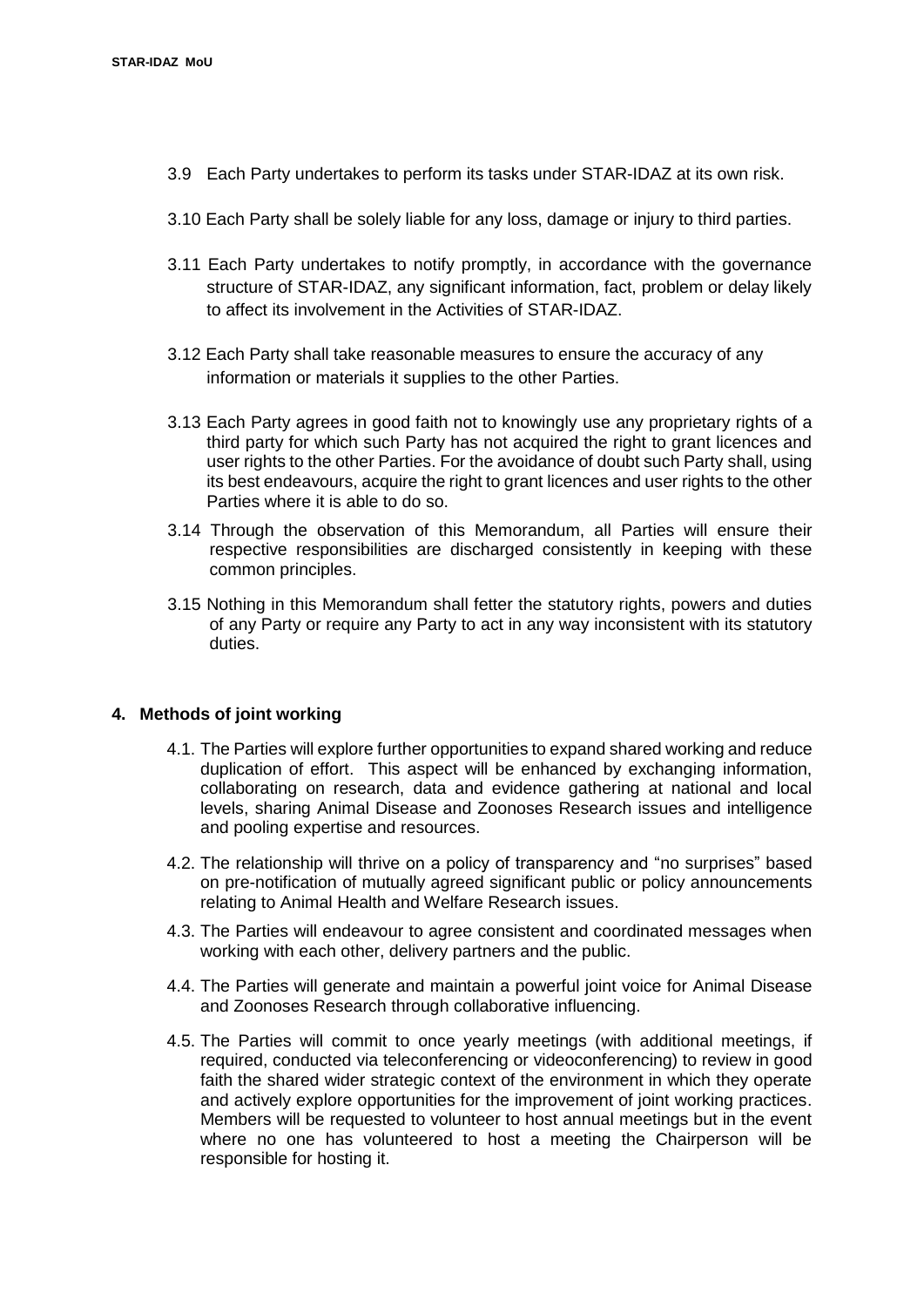- 4.6. The Parties shall elect a Chairperson (normally serving for a period of two years after completing a period of two years as Deputy-Chairperson) who shall be the intermediary between the Parties (and between the Parties and external Parties). For the avoidance of doubt the Chairperson shall not be entitled to act or to make legally binding declarations on behalf of any Party. The Chair should normally rotate around the various regions (Europe, Americas, Asia and Australasia and Africa and the Middle East)
- 4.7. The Parties shall elect a Deputy-Chairperson (Chairperson-elect), who will support the Chairperson in his duties and shall normally succeed him.
- 4.8. The Parties shall also elect an executive Secretary, who together with the Chairperson, Deputy-Chairperson, Past-Chairperson and elected regional representatives will form the Management Board.
- 4.9. Secretariat functions, including assisting with organising annual global consortia meetings; organising regional network meetings; maintaining the network website and databases; organising research gap analysis meetings; running periodic foresight exercises and facilitating running common/coordinated research calls will be shared out among the partners.

The parties agree to the terms set out in this Memorandum.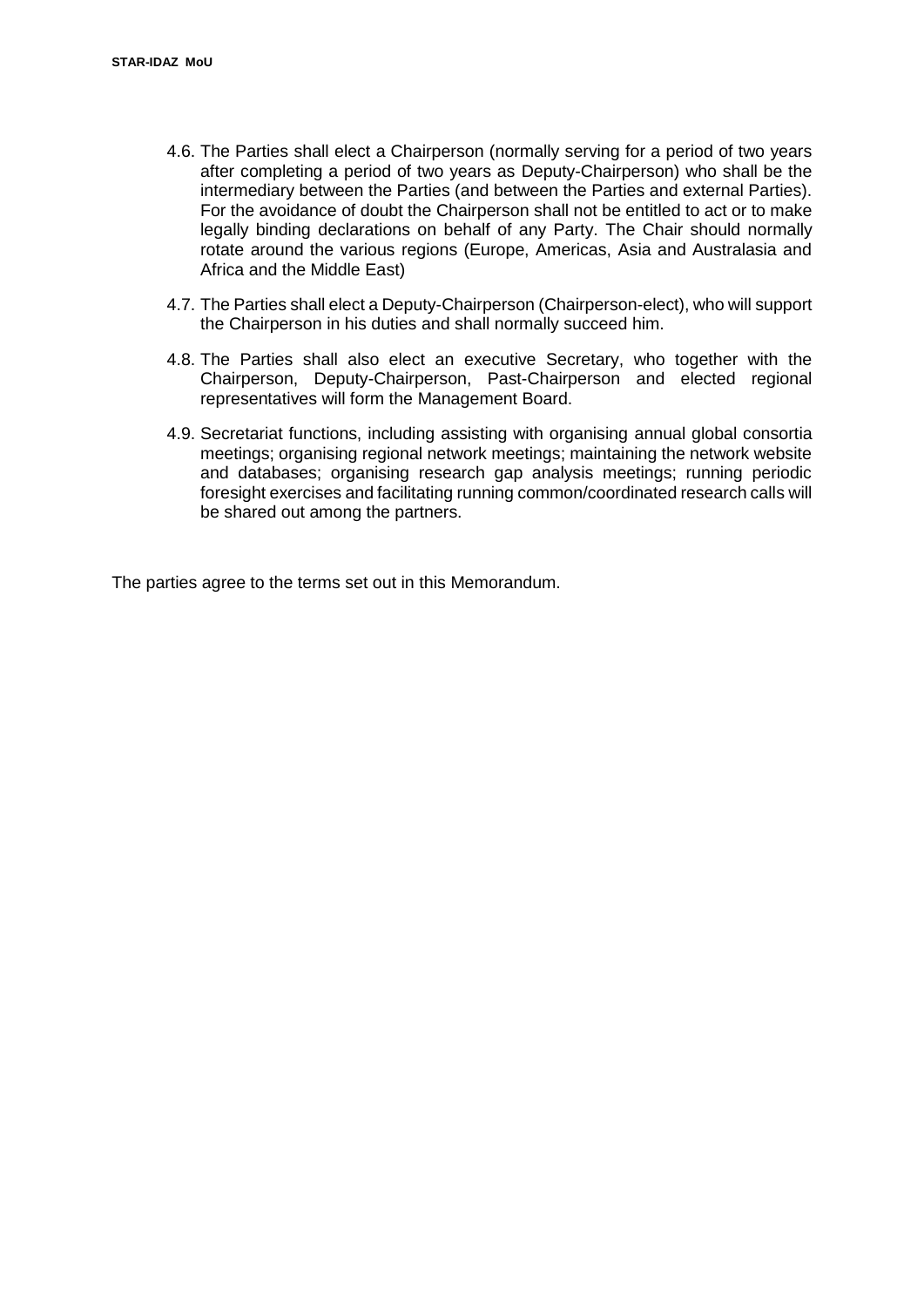**STAR-IDAZ MoU**

Signed on behalf of [ORGANISATION NAME]

Signature:

Name:

Position:

Date: